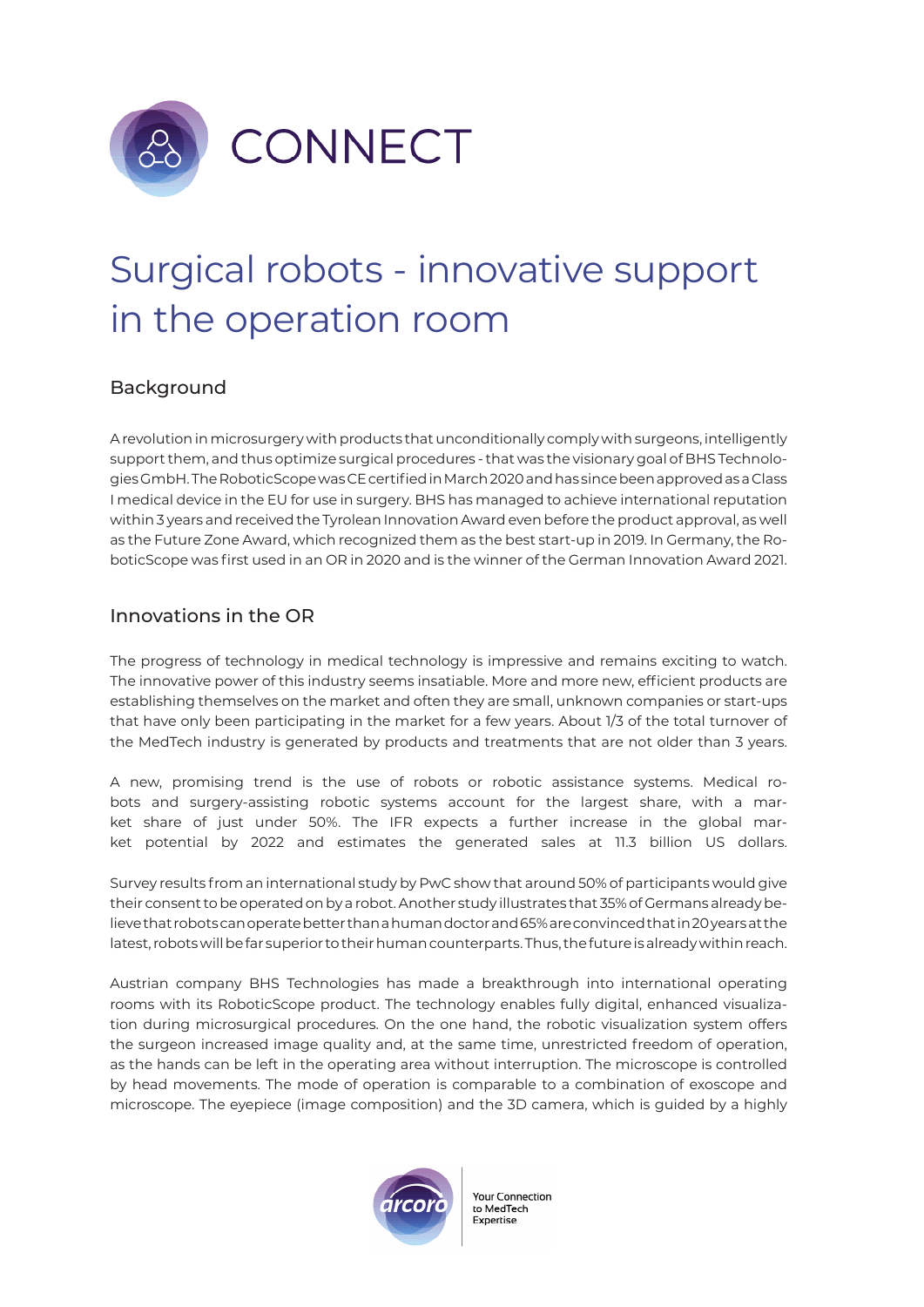

accurate robotic arm, are separated from each other. The surgeon wears a head-mounted display through which he receives a 3D image through 2 eyepieces. By means of microsensors, the surgeon intuitively controls the robotic arm or the camera system to control the surgery fully digitally.

Robotic assistance systems offer multiple benefits for hospitals and surgeries, such as improved ergonomics for the surgeon, more mobility with better imaging, higher precision and staying power during longer, complicated surgeries. Furthermore, surgical outcomes for patients are optimized and risks are reduced. Experiences show less need for pain medication, a shortened recovery process and faster gains in patient mobility.

You find robotics-assisted systems exciting and would like more information? We would be happy to put you in touch with the company! Just contact us with your request. arcoro CONNECT links technologies, companies and people - personally and directly.

| <b>COMPANY</b>                            | <b>LOCATION</b> | <b>WEBSITE</b>                                                                                                 | <b>FIELD OF EXPERTISE</b>  |
|-------------------------------------------|-----------------|----------------------------------------------------------------------------------------------------------------|----------------------------|
| <b>BHS Technologies</b><br>GmbH           | Austria         | https://www.bhs-technologies.<br>com/?lang=de                                                                  | <b>Surgical robots</b>     |
| Intuitive Surgical                        | USA (CA)        | https://www.intuitive.com/en-<br><b>US</b>                                                                     | <b>Surgical robots</b>     |
| <b>Medrobotics</b><br>Corporation         | USA (MA)        | https://medrobotics.com/                                                                                       | <b>Surgical robots</b>     |
| Avatera Medical<br>GmbH                   | Germany         | https://www.avatera.eu/home                                                                                    | <b>Surgical robots</b>     |
| Robocath Inc                              | France          | https://www.robocath.com/fr/                                                                                   | <b>Surgical robots</b>     |
| Procept BioRo-<br>botics Corpora-<br>tion | USA (CA)        | https://www.procept-bioro-<br>botics.com/                                                                      | <b>Surgical robots</b>     |
| Siemens He-<br>althineers AG              | Germany         | https://www.siemens-he-<br>althineers.com/de/angio/endo-<br>vascular-robotics/precision-va-<br>scular-robotics | <b>Surgical robots</b>     |
| <b>CMR Surgical</b>                       | <b>UK</b>       | https://cmrsurgical.com/                                                                                       | <b>Surgical robots</b>     |
| <b>UVD Robots</b>                         | Denmark         | https://uvd.blue-ocean-ro-<br>botics.com/robots                                                                | <b>Desinfection robots</b> |

Would you like to know even more and contact experts in the field of robotics directly? We have selected a few experts for you who are passionately and experienced in the field of medical robotics. Feel free to get an overview yourself or contact us. We are happy to assist you and connect you with international opinion leaders!



**Your Connection** to MedTech Expertise